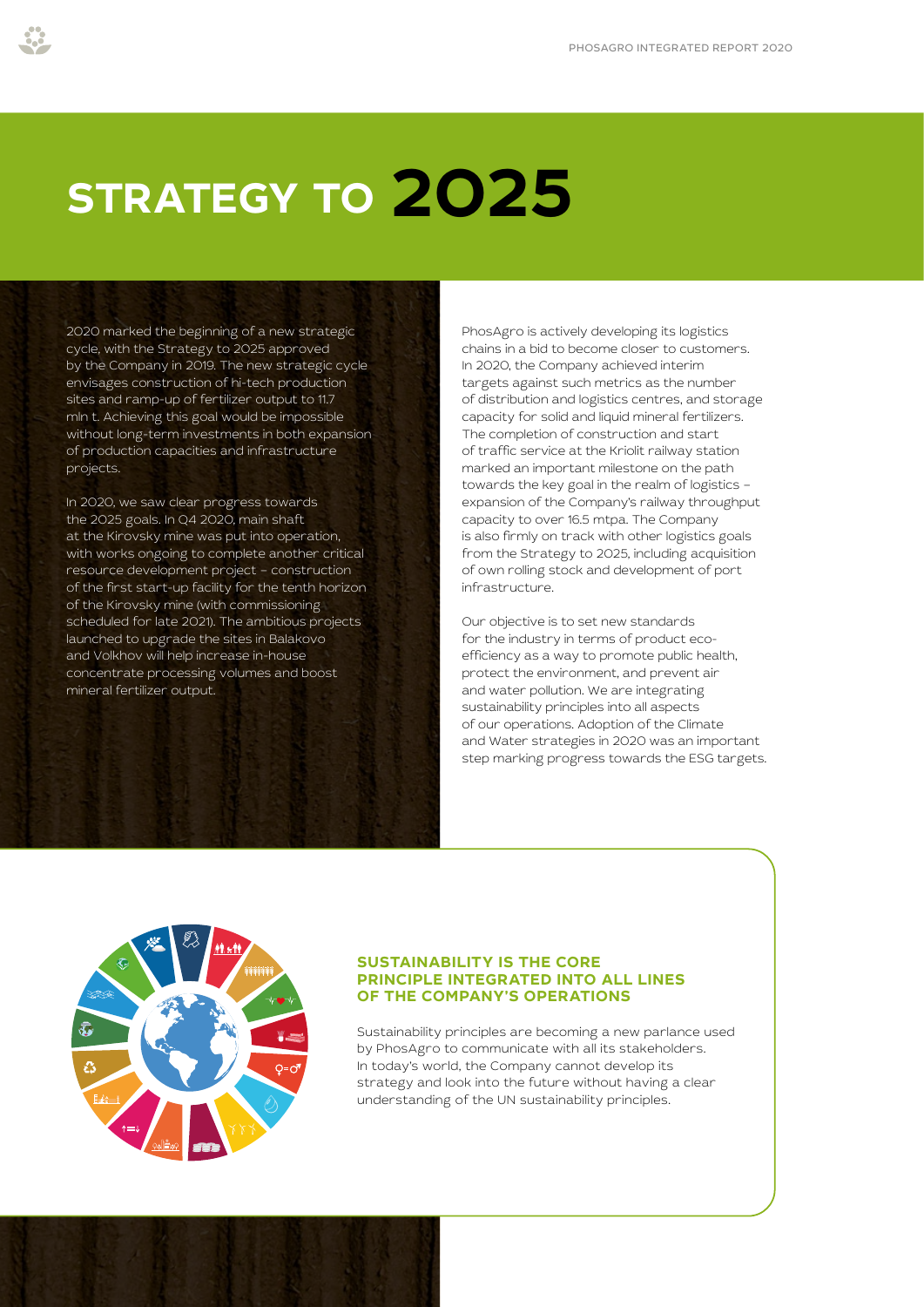#### **STRATEGY PRINCIPLES**





### **OPERATING EFFICIENCY AND PRODUCTION GROWTH**

## **INCREASING SALES IN PRIORITY MARKETS**

[Learn more](#page--1-0)  on the p. 64



## **BOOSTING LOGISTICS EFFICIENCY**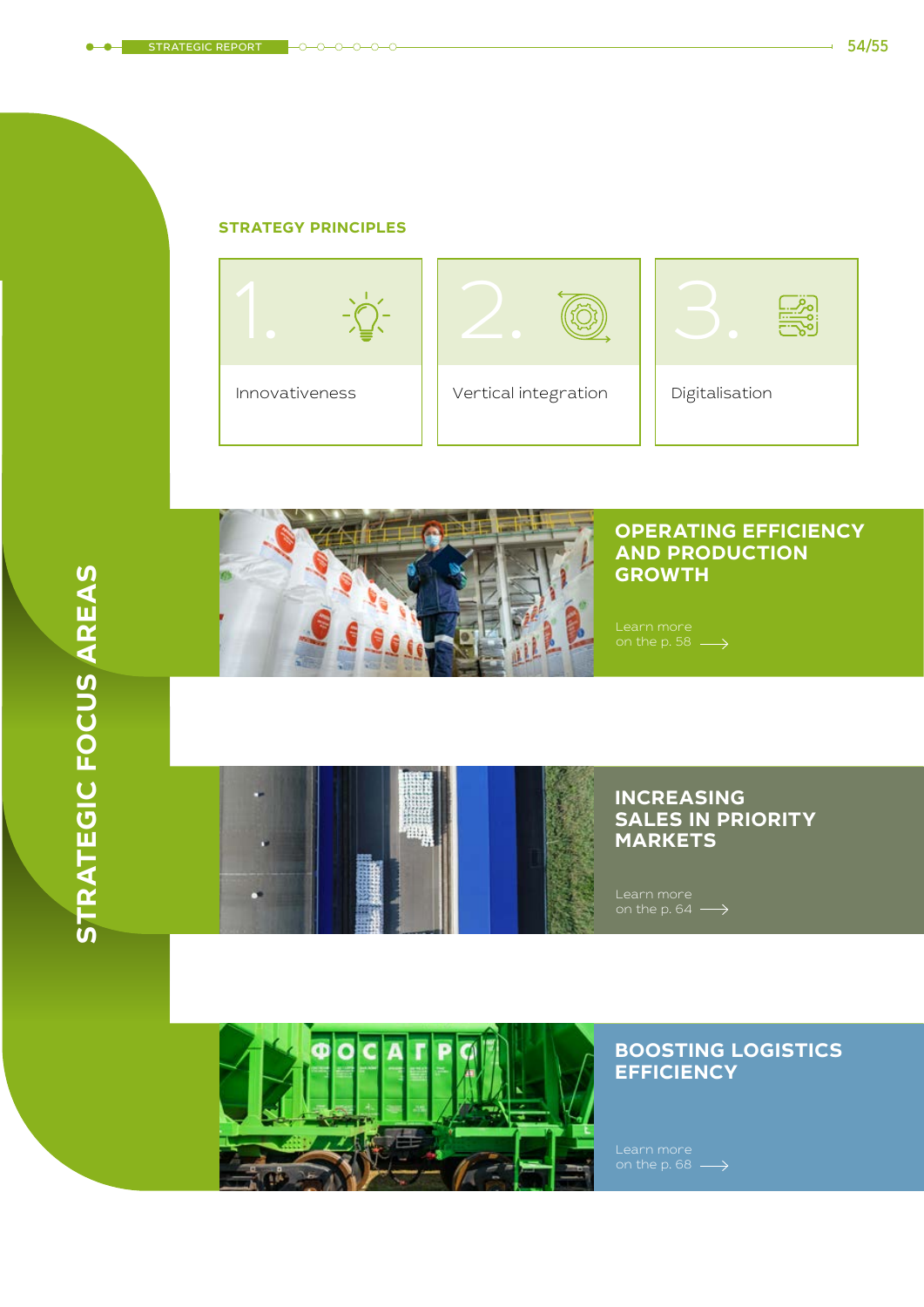#### **STRATEGIC GOALS**



#### **OPERATING EFFICIENCY AND PRODUCTION GROWTH**

**Capacity expansion**

**Higher self-sufficiency in feedstock**

. . . . . . . . . . . . . .

**Stronger operating efficiency**

**Expansion of the foothold in premium markets**

**Higher share of premium fertilizer brands in the sales mix**

**Alignment of production and sales**

**Reduction of per unit transportation costs**

 $\mathbf{1} \times \mathbf{1} \times \mathbf{1} \times \mathbf{1} \times \mathbf{1} \times \mathbf{1} \times \mathbf{1} \times \mathbf{1} \times \mathbf{1} \times \mathbf{1} \times \mathbf{1} \times \mathbf{1} \times \mathbf{1} \times \mathbf{1} \times \mathbf{1} \times \mathbf{1} \times \mathbf{1} \times \mathbf{1} \times \mathbf{1} \times \mathbf{1} \times \mathbf{1} \times \mathbf{1} \times \mathbf{1} \times \mathbf{1} \times \mathbf{1} \times \mathbf{1} \times \mathbf{1} \times \mathbf{$ 

**MARKETS**

**INCREASING SALES IN PRIORITY** 



**BOOSTING LOGISTICS EFFICIENCY**